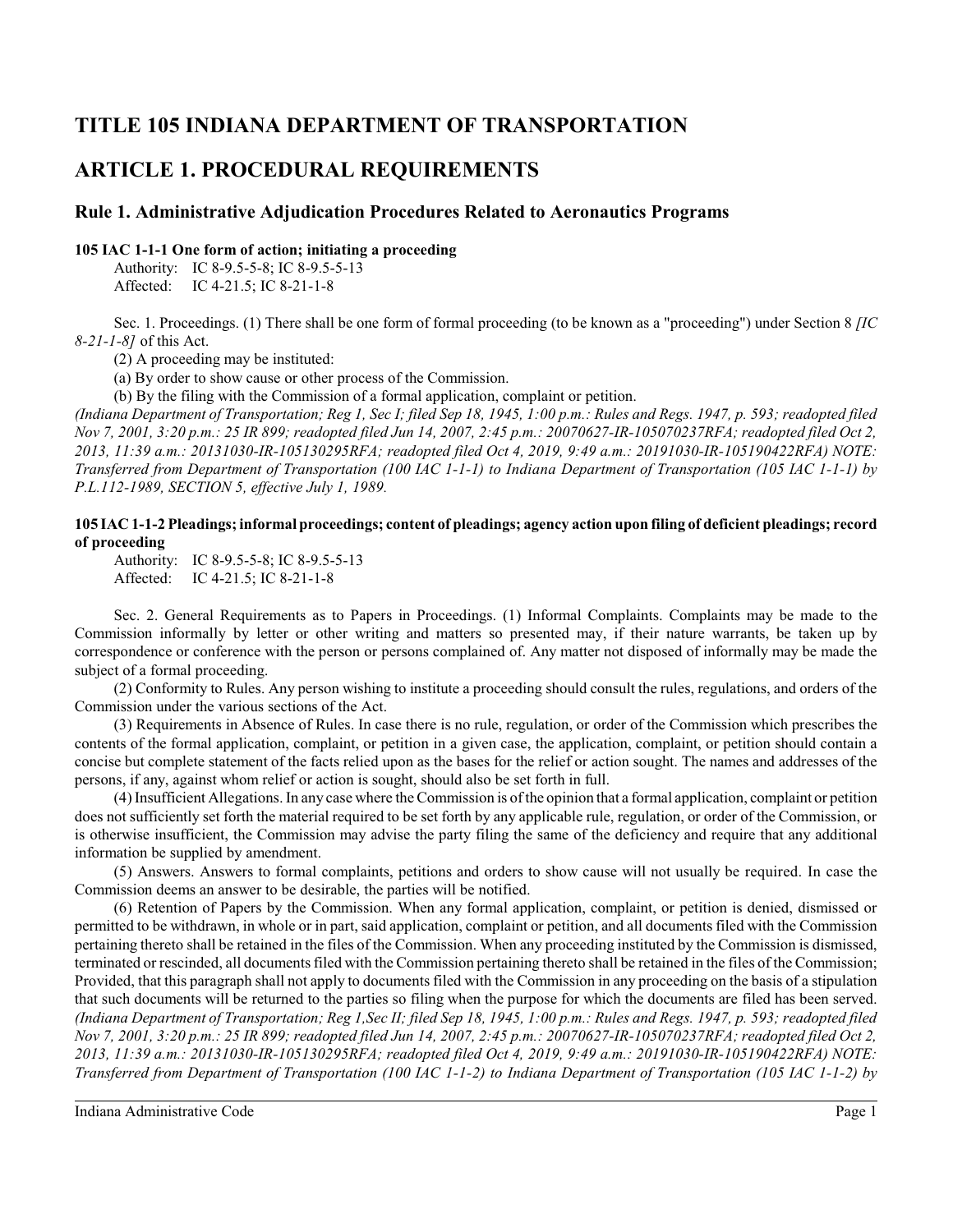*P.L.112-1989, SECTION 5, effective July 1, 1989.*

#### **105 IAC 1-1-3 Form and filing of documents**

Authority: IC 8-9.5-5-8; IC 8-9.5-5-13 Affected: IC 4-21.5; IC 8-21-1-8

Sec. 3. Form and Filing of Documents. (1) Execution, Number of Copies and Service. Unless otherwise required by applicable rule or regulation, every application, petition and formal complaint relating to any of the provisions of Section 8 *[IC 8-21-1-8]* of the Act, and every answer or other formal document in any such proceeding, shall be signed by, or on behalf of, the person filing the same, and shall be verified by the person signing the same, in the manner required by paragraph 2 of this section. Briefs and exceptions to reports shall be signed but need not be verified. Any general partner may sign on behalf of a partnership. Documents filed by a corporation, business trust or other similar organization must be signed by an officer who is duly authorized to take such action. An executed original copy of each such document, and seven true copies thereof, which need not be signed or verified, but which should have typed or facsimile signatures, shall be filed with the Commission. Each person filing any such document shall furnish such additional copies and shall make such service of the document on other persons as the Commission may at any time require. Such documents shall be delivered in person, through the mails, or otherwise, to the Aeronautics Commission of Indiana, in Indianapolis, Indiana, and shall be deemed to have been filed on the date on which they are actually received by the Commission.

(2) Verification. Every verification shall set forth that the person verifying the document has read and is familiar with the contents thereof and the attached exhibits, if any; that he intends and desires that in taking the action or granting or denying the relief requested, the Commission shall place full and complete reliance upon the accuracy of each and every statement therein contained; that he is familiar with the facts therein set forth; that to the best of his information and belief, every statement contained in the instrument is true and no such statement is misleading.

(3) Formal Specifications of Papers. All papers filed in proceedings should be on strong, durable paper not larger than 8½" by 11" in size except that tables, charts, and other documents may be larger folded to approximately that size. The left margin should be at least  $1\frac{1}{2}$ " wide and, if the document is bound, it should be bound on the left side.

(4) Reproduction of Papers. Papers may be reproduced by printing or by any other process, provided the copies are clear and legible. Appropriate notes or other indications should be used, so that the existence of deficits and any other matters normally shown in color will be accurately indicated on photostatic copies.

(5) Waiver of Strict Compliance with Rule. The Commission may, in its discretion, waive strict compliance with any requirement of this section. *(Indiana Department of Transportation; Reg 1, Sec III; filed Sep 18, 1945, 1:00 p.m.: Rules and Regs. 1947, p. 594; readopted filed Nov 7, 2001, 3:20 p.m.: 25 IR 899; readopted filed Jun 14, 2007, 2:45 p.m.: 20070627-IR-105070237RFA; readopted filed Oct 2, 2013, 11:39 a.m.: 20131030-IR-105130295RFA; readopted filed Oct 4, 2019, 9:49 a.m.: 20191030-IR-105190422RFA) NOTE: Transferred from Department of Transportation (100 IAC 1-1-3) to Indiana Department of Transportation (105 IAC 1-1-3) by P.L.112-1989, SECTION 5, effective July 1, 1989.*

#### **105 IAC 1-1-4 Appearances by third persons and formal interventions**

Authority: IC 8-9.5-5-8; IC 8-9.5-5-13

Affected: IC 4-21.5; IC 8-21-1-8

Sec. 4. Appearances by Third Persons and Formal Interventions. (1) Petition for appearance of Third Persons. Any person, other than the original parties to the proceeding, who shall desire to appear and participate in any proceeding before the Commission, may petition for leave to intervene in the proceeding prior to or at the time it is called for hearing, but not thereafter, except for good cause shown. The petition must be in writing and state clearly the name and address of the party intervening, name and address of his attorney, if any, and his position in regard to the matter in controversy. If the petition discloses a substantial interest in the subject matter of the hearing, the Commission may grant the same. Thereafter such petitioner shall become a party to the proceedings and shall be known as an "intervener", with the same right to produce witnesses and of cross-examination as other parties to the proceeding.

(2) Denial of Petition for Intervention. Whenever it appears that any person petitioning for intervention has no substantial interest in the proceeding, the Commission may deny the petition or dismiss him from the proceeding. *(Indiana Department of Transportation; Reg 1,Sec IV; filed Sep 18, 1945, 1:00 p.m.: Rules and Regs. 1947, p. 596; readopted filed Nov 7, 2001, 3:20 p.m.:*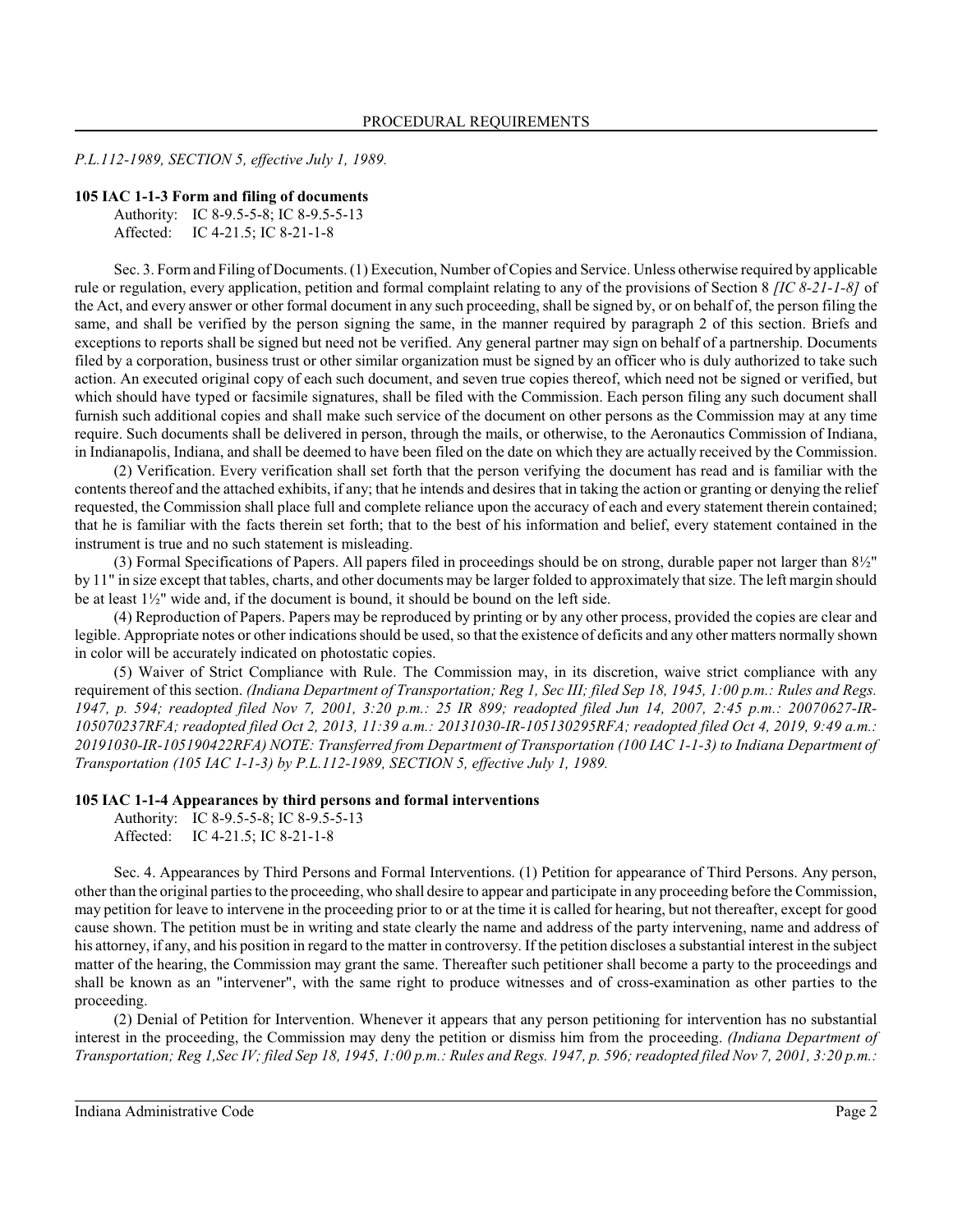*25 IR 899; readopted filed Jun 14, 2007, 2:45 p.m.: 20070627-IR-105070237RFA; readopted filed Oct 2, 2013, 11:39 a.m.: 20131030-IR-105130295RFA; readopted filed Oct 4, 2019, 9:49 a.m.: 20191030-IR-105190422RFA) NOTE: Transferred from Department of Transportation (100 IAC 1-1-4) to Indiana Department of Transportation (105 IAC 1-1-4) by P.L.112-1989, SECTION 5, effective July 1, 1989.*

#### **105 IAC 1-1-5 Request for oral argument; request for briefs; continuance**

Authority: IC 8-9.5-5-8; IC 8-9.5-5-13 Affected: IC 4-21.5; IC 8-21-1-8

Sec. 5. Oral Argument and Briefs. (1) Oral Argument. Upon request of any party, the Commission may permit oral argument at the close of the hearing.

(2) Briefs. If a case presents unusually difficult questions of fact or law, the Commission may permit or require the submission of proposed findings of fact or conclusions, or of written briefs, to aid in the preparation of its report.

(3) Submission of Briefs. After a date has been set for the submission of proposed findings of fact or conclusions, or written briefs to the Commission, or the filing of exceptions to Commission's report or briefs thereon, such date may be postponed upon proper cause shown, but any such postponement shall not be granted by the Commission less than three days prior to the date originally set for the filing thereof except in cases involving unusual circumstances imposing substantial hardship upon the requesting party or parties. *(Indiana Department of Transportation; Reg 1,Sec V; filed Sep 18, 1945, 1:00 p.m.: Rules and Regs. 1947, p. 596; readopted filed Nov 7, 2001, 3:20 p.m.: 25 IR 899; readopted filed Jun 14, 2007, 2:45 p.m.: 20070627-IR-105070237RFA; readopted filed Oct 2, 2013, 11:39 a.m.: 20131030-IR-105130295RFA; readopted filed Oct 4, 2019, 9:49 a.m.: 20191030-IR-105190422RFA) NOTE: Transferred from Department of Transportation (100 IAC 1-1-5) to Indiana Department of Transportation (105 IAC 1-1-5) by P.L.112-1989, SECTION 5, effective July 1, 1989.*

#### **105 IAC 1-1-6 Exhibits**

Authority: IC 8-9.5-5-8; IC 8-9.5-5-13 Affected: IC 4-21.5; IC 8-21-1-8

Sec. 6. Exhibits. (1) Submission of Exhibits. Wherever practicable, seven copies of each exhibit (in addition to the original offered in evidence at the hearing) should be furnished for the use of the Commission. One copy should also be furnished to each party at the hearing, and the Commission may, in its discretion, direct that any other person deemed by it to have a sufficient interest shall receive copies of designated exhibits.

(a) Excerpts from lengthy documents or of portions of the record in other proceedings before the Commission should be offered in the form of exhibits and copies furnished as above provided. Such exhibits may be received in evidence, subject to objection and rebuttal by other counsel, after opportunity to examine the exhibit in question and the source from which the same was taken.

*(Indiana Department of Transportation; Reg 1,Sec VI; filed Sep 18, 1945, 1:00 p.m.: Rules and Regs. 1947, p. 597; readopted filed Nov 7, 2001, 3:20 p.m.: 25 IR 899; readopted filed Jun 14, 2007, 2:45 p.m.: 20070627-IR-105070237RFA; readopted filed Oct 2, 2013, 11:39 a.m.: 20131030-IR-105130295RFA; readopted filed Oct 4, 2019, 9:49 a.m.: 20191030-IR-105190422RFA) NOTE: Transferred from Department of Transportation (100 IAC 1-1-6) to Indiana Department of Transportation (105 IAC 1-1-6) by P.L.112-1989, SECTION 5, effective July 1, 1989.*

## **105 IAC 1-1-7 Petition for rehearing, reargument, or reconsideration**

Authority: IC 8-9.5-5-8; IC 8-9.5-5-13 Affected: IC 4-21.5; IC 8-21-1-8

Sec. 7. Petition for Rehearing, Reargument, or Reconsideration. (1) Petition for Rehearing. Any party may petition for rehearing, reargument, or reconsideration of any final order by the Commission in a proceeding, or for further hearing before decision

(2) Form of Petition. The matters of record claimed to have been erroneously decided must be specified, and the alleged errors and the grounds relied upon must be briefly and specifically stated in the petition.

Indiana Administrative Code Page 3

by the Commission.